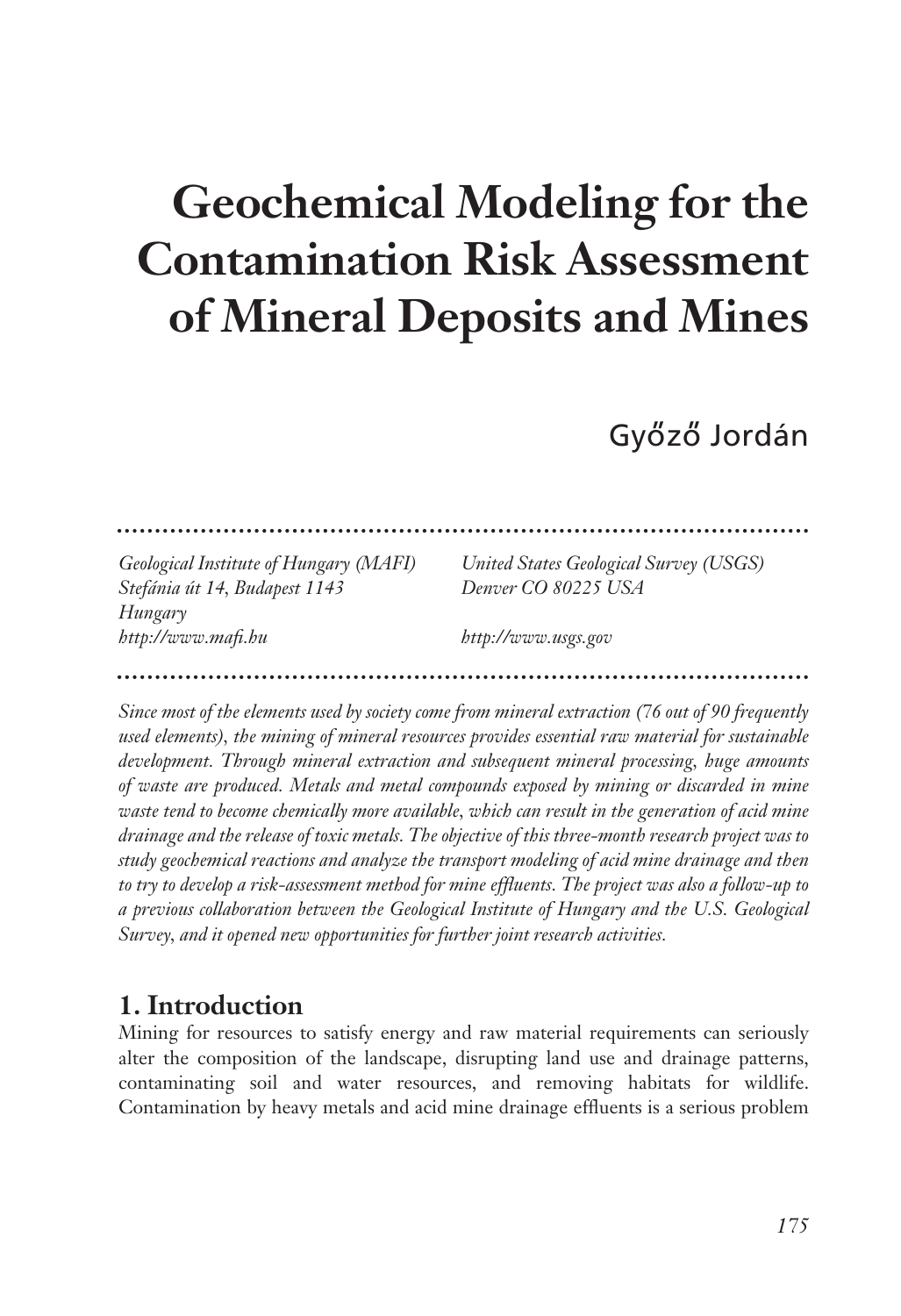because it has direct toxic effects on humans and ecosystems. Younger et al. (2002) estimate that in the EU alone the total length of watercourses polluted by mine drainage may exceed 5,000 km. Toxic mine effluents are a major source of environmental contamination in the USA, as well. The magnitude of the problem is also demonstrated by the fact that Hungary has 15,008 mine pits registered, while there are 1,289 mineral deposits registered in Romania and 17,260 mine sites inventoried in Slovakia, both of which are neighboring countries of Hungary with many shared miningimpacted catchments (Odor et al., 1997). The Baia Mare accident in Romania in 2000 released over  $100,000 \text{ m}^3$  of process wastewater with cyanide compounds and heavy metals into the major Tisza River in Hungary, triggering a Europe-wide realization of the environmental problems posed by mining. A water reservoir dam failure at the Recsk-Lahóca Mines in Hungary in 1999 led to the release of sediments containing significant amounts of historic heavy metal pollution that was re-suspended by the turbulent 200,000 m3 of flood water and was then deposited downstream on the agricultural floodplain. Abandoned mines in areas with historic mining sites such as Europe, Hungary, and Colorado in the USA pose a particular environmental danger because they can be large in number and are characterized by a lack of control and a lack of data and information (Jordan and D'Alessandro, 2004).

Mining-related environmental

contamination is a global problem. The extraction of non-renewable mineral resources feeds a wide range of minerals and metals into the world's economies, and mineral resources represent about 30% of the global world trade. The associated mining waste is known to be among the largest waste streams in, for example, the European Union, where it is estimated to be 400 Mt, which amounts to about 29% of total waste generated in the EU (Jordan, 2004a). Parallel to global material and waste flows, contamination flows are also on a global scale. For example, lead mining and smelting activities by the ancient Greeks and Romans have led to measurable increases in the lead concentrations of ice cores in Greenland (Boutron et al., 1994; Hong et al., 1994).

Despite the significance of the problem, the environmental effects of mineral deposits on watersheds are poorly understood, especially with regard to local and regional geology and hydrology, deposit type, climate, and the ecosystem of the watershed. If the deposits are developed, then mining techniques, methods of ore processing and tailings disposal, and metal mobility from dumps and tailings also contribute to the complexity of the environmental impacts. This complexity raises the important problem of understanding the natural background pollution due to the mineral deposits versus pollution due to mining. Jordan (2004b) reviewed the main international and national efforts and geo-scientific research methodologies for environmental assessment of deposits and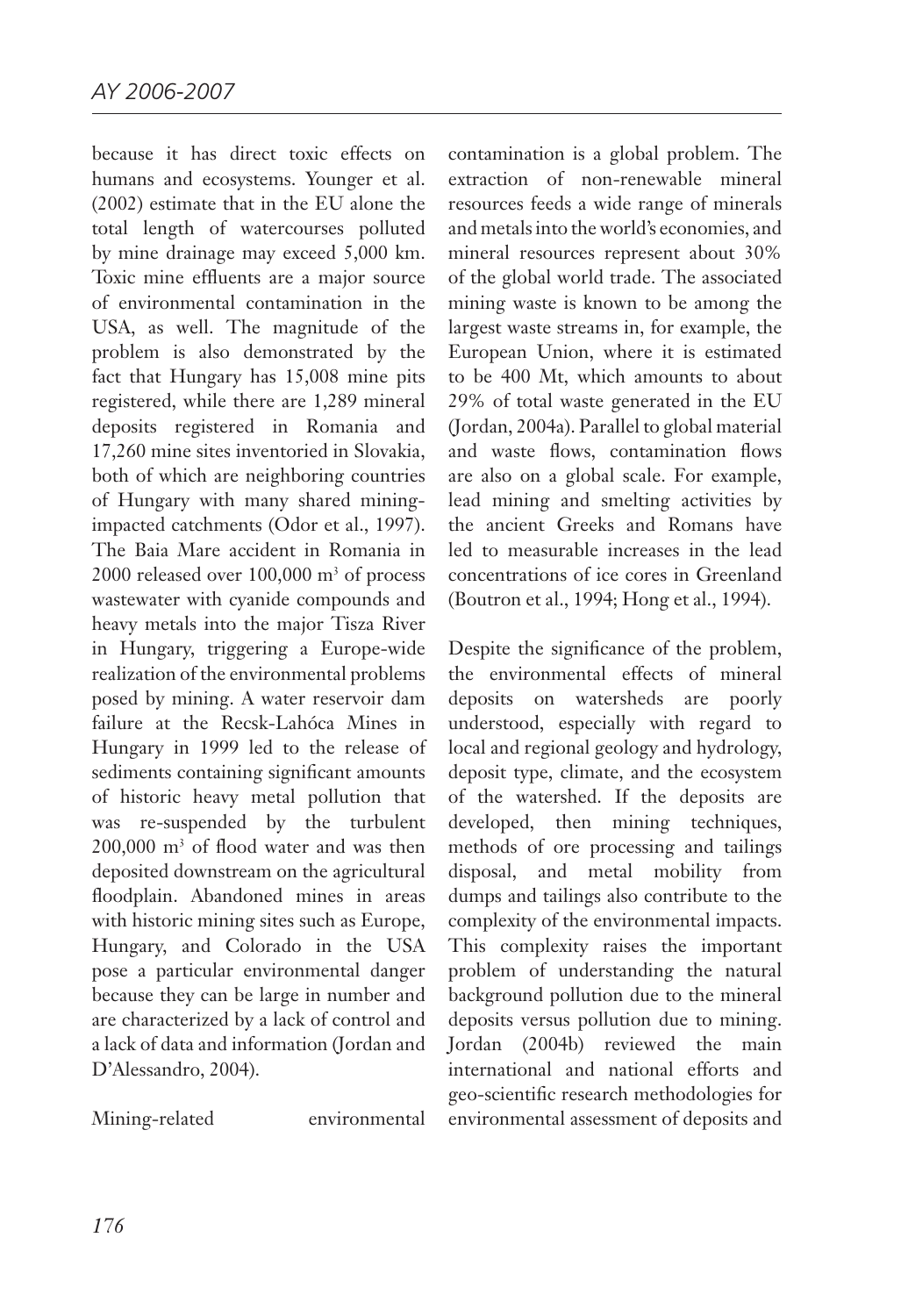mining. He concluded that the assessment must be risk-based for efficient decisionmaking, and it must be based on solid geological knowledge such as the USGS geoenvironmental models. It is also widely accepted (Puura et al., 2002) that due to the complexity of acting environmental factors, detailed assessment must be site-specific and based on detailed and specific geochemical modeling. Spatial and temporal geochemical modeling (Wanty et al., 2002) thus should be used for (1) parameterization of risk assessment procedures (such as transport parameters, element mobility factors, etc.) and for (2) the analysis of site-specific characteristics. The objective of this report is to present some of the results of my threemonth Fulbright research project on contamination assessment and modeling in mining areas.

## **2. Study Area**

Two test sites have been selected because there is high-density and high quality spatial and geochemical data available already for both sites, together with results from previous studies. One test site is the Redwell basin, central Colorado, with a sub-surface porphyry molybdenum and a near-surface polymetallic vein mineralization at abandoned historic mines (Verplanck et al., 2004). The other test site is the Recsk-Lahóca Mines in Hungary, where the near-surface Lahóca epithermal Au-Cu mineralization and the Recsk Deep porphyry copper deposits and associated waste dumps and tailings are the sources of the wide-spread heavy metal contamination in the catchment.

Previous studies have investigated the geochemistry of water-rock interaction in the Recsk Deep (Somody and Jordan, 2005) and geochemistry of water and sediment pollution along the surface water courses (Jordan et al., 2003). Since modeling has started for the Recsk study area, this site is presented here only.

Convergent motion between the African and European plates in the Alpine period (Late Jurassic-Neogene-Quaternary) resulted in the southerly subduction of the European plate under the Pannonian continental fragment between the two continents. This led to the formation calc-alkaline volcanic arcs (Inner-Carpathian Volcanic Belt) in the Miocene, including the Matra Mts. volcano complex of the Middle Miocene age (Badenian age, 13.7 to 16.0 Ma), consisting of diorite intrusions and an associated volcano-sedimentary series of stratovolcanic andesite pyroclastics and sediments. The earliest sequence from the Eocene age in the Matra Mts. is found in the Recsk Mining Area with a shallow seated Eocene sub-volcanic hornblende diorite porphyry body intruded into the Triassic carbonate host rock and with the overlying Eocene andesite strato-volcanic sequence composing the Lahóca and other hills (Fig. 1). Oligocene transgressive marine sediments of claystone, marl and reworked tuff form the immediate cover.

The Recsk Deep Mines' (Fig. 1) mesothermal mineralisation associated with the N-S striking Eocene diorite porphyry intrusion comprises porphyry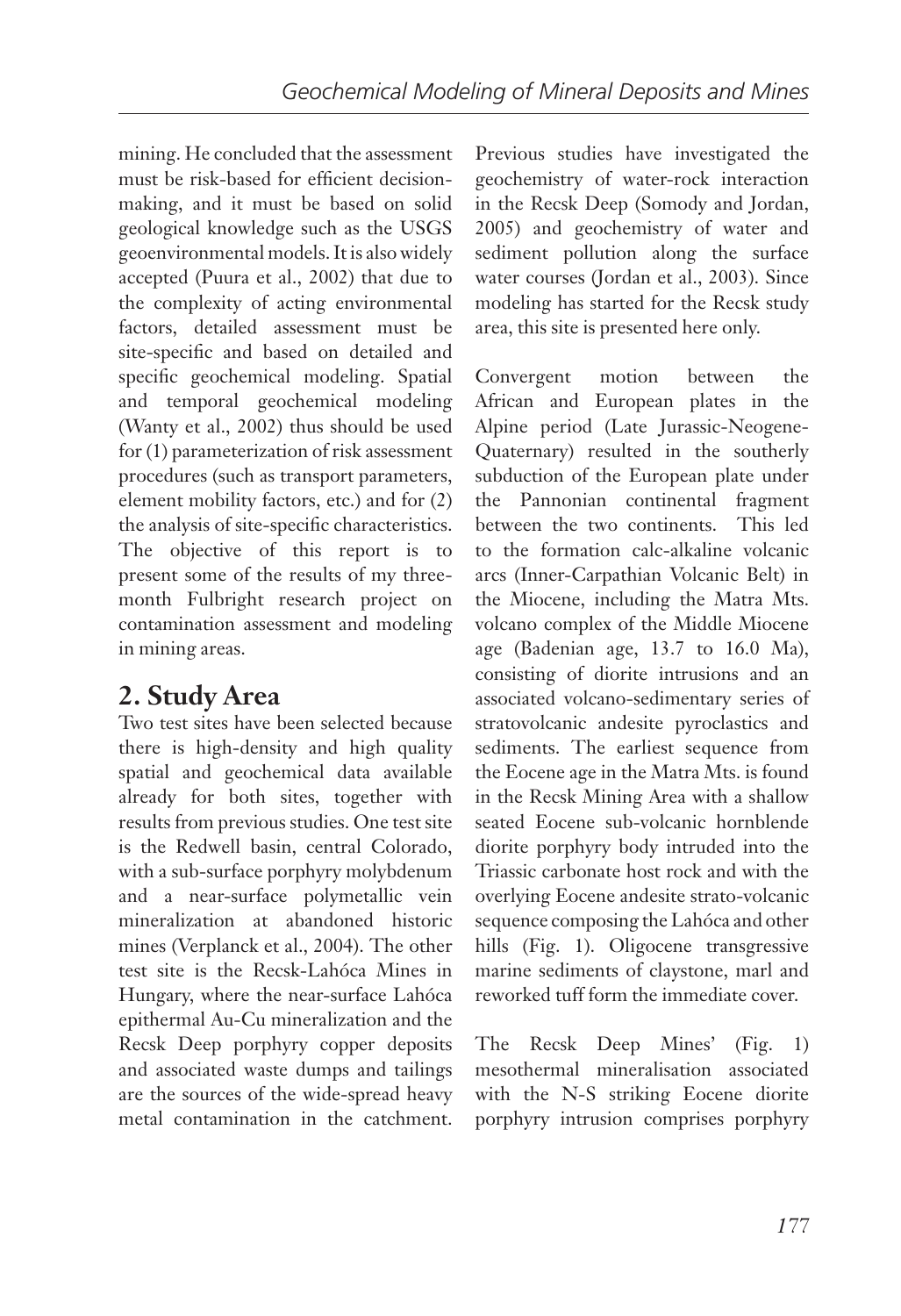copper deposits, Cu-Zn skarn, base metal veins and replacement mineralization hosted by Eocene intrusives, Triassic limestones and dolomite, and stratovolcanic sequences, respectively. The 900 m deep mines were developed for the porphyry copper and skarn deposits between 1985 and 1998. Associated waste rock dumps were remediated between 2000 and 2003, so these do not act as contamination sources for waters, as confirmed by some studies (Mendikas,

1998; 2000). The genetically related Lahóca Mines (Fig. 1) near-surface highsulfidation Cu-Au epithermal deposit is characterized by ore minerals of disseminated pyrite, enargite and luzonite ore minerals, with accessories of tennantite and tetrahedrite, galena, sphalerite and chalcopyrite. The Lahóca hill was mined for copper between 1852 and 1979. The Lahóca Mines have deposited more than 2.1Mt waste as unprocessed ore rock, waste rock and as tailings, covering a



**Figure 1. Location of the Recsk Mining Area. Topography: drainage lines (light lines) and the boundary of the Recsk catchment (heavy line) are shown overlaid on a shaded relief model. Arrows indicate stream flow directions. Figures show elevation above sea level (m). Landuse: cross-hatched area is agricultural lands; the rest is forest. Mines: the Lahóca, Recsk, Ilona Creek and Parádsasvár mines are indicated; solid black boxes show exploration adits at Parádsasvár. Geochemical anomalies: vertical lines and checked areas show metal anomalies identified by soil and stream water surveys, respectively. Geochemical survey samples: solid grey circles: stream water samples** 

**(Gedeon 1962); solid black circles: stream sediment samples (national survey) (Odor et al. 1997a); hatched circles: stream sediment samples (regional survey); solid white circles: torrential sediment samples (Odor et al. 2000). Light rectangle: study area shown in subsequent figures. Inset: Location of the study area in NE Hungary.**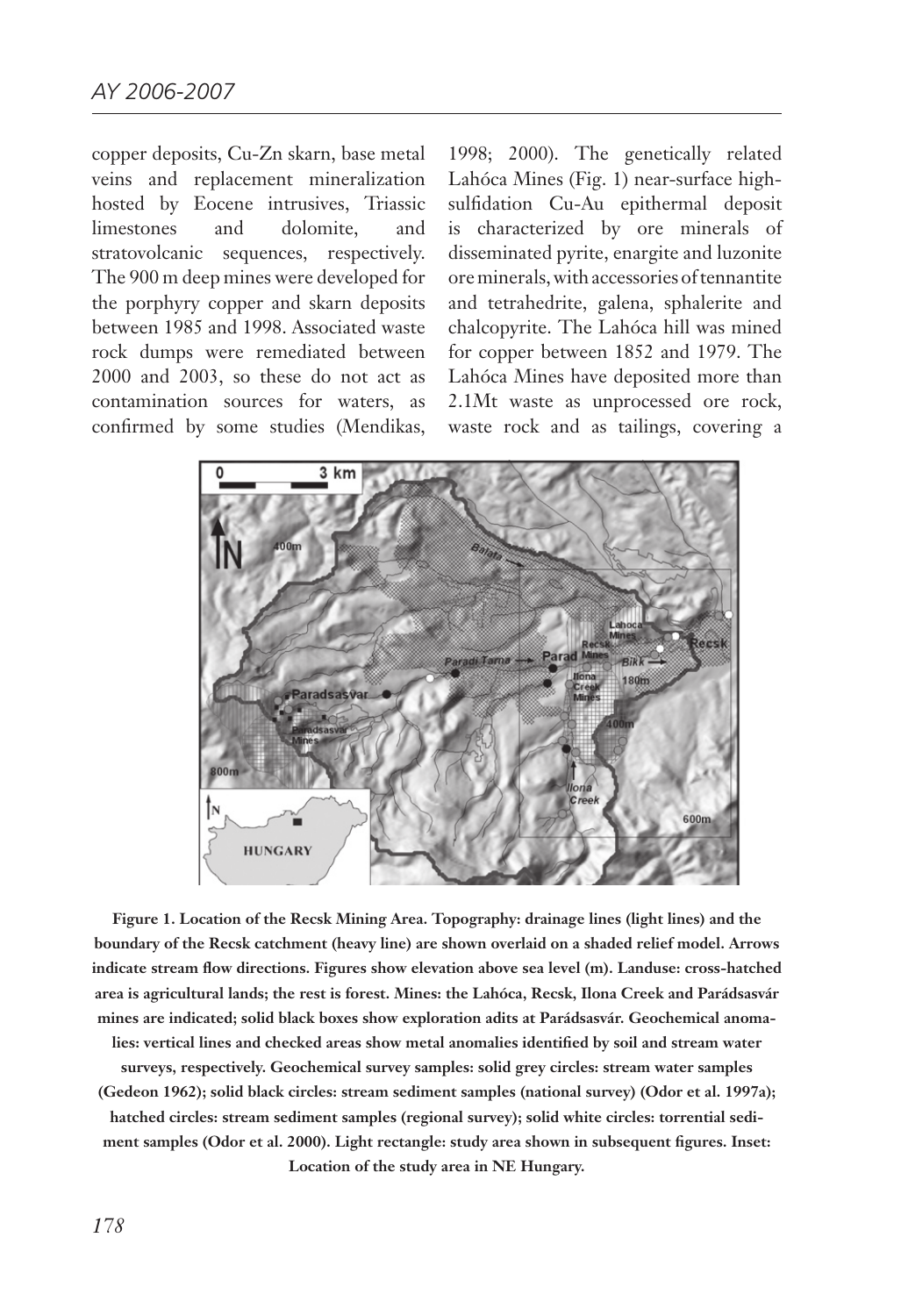total area of about 140,000m2 in eleven dumps. According to previous studies, soil and groundwater are polluted with metals below and around the waste dumps (VITUKI 1996) and the Baláta Creek has become enriched with polluted water and sediments near the dumps (Gedeon 1962; Rukezo 2003). The Ilona Creek Mines ('old mines') (Fig. 1) low-sulfidation epithermal deposit was mined for silver and copper between 1769-1852. Smallscale mining from narrow but high-grade veinlet zones left old adits and small waste rock dumps. Most of the old mine adits and dumps discharge highly acidic water (pH~2) with high sulphate and heavy metal content (Szebenyi 2002).

The Recsk Mining Area is located in the Parád-Recsk basin with the Lahóca Hill in the middle of the basin between the villages of Parád and Recsk in the Mátra Mts., in NE Hungary (Fig. 1). The topography of the Mátra Mts. is determined by late Middle Miocene volcanic edifices. Elevation in the catchment ranges from 180m in the basin interior to 1000 m a.s.l. in the surrounding mountains. Like the rest of the Mátra Mts., landforms of the Recsk Mining Area include primary volcanic features and landforms shaped by erosion. Mountain domes of mono and parasitic cones and elongated ridges reminiscent of fissure volcanic origin can be seen in the area. The highest mountain peak in Hungary, Mount Kékes (1,014m) lies in the south in this area (Fig. 1). The slope is gentle at the foot of the mountain domes, giving rise to undulating plains. Flat areas

are limited to floodplains. Most of the catchment is vegetated by mixed beech and evergreen forest. Various oak forests interspaced with bushy grassy areas cover the low-lying regions. The flat basin area upstream of the Recsk Mines is occupied by agricultural lands (pasture and arable land) (Fig. 1). In floodplain areas, there are thick reed grasses, especially in areas around the mines. The upper part of the catchment is a part of the Mátra Natural Reserves and the whole area is rich in wildlife.

Climatic conditions are typically of temperate continental character with a mean annual temperature of 9,6°C and with a mean annual precipitation of 530-580mm. The wettest part of the year is at the end of autumn and the beginning of winter. Evaporation is important: according to estimates, two-thirds of the rainfall is lost to evapotranspiration. The dominant wind direction is westerly. The catchment of the Recsk Mining Area is 87,2km2 characterised by numerous small streams originating from the mountain slopes forming a dendritic pattern (Fig. 1). On the foot of the mountain domes, where the slope is gentler and the terrain is undulating, the streams show a meandering pattern. In some areas, the streams follow tectonic lines, like faults, and tectonic lithological boundaries, resulting in elongated drainage patterns. The main stream Parádi-Tarna (0.040m3 /s) collects the waters of Ilona Creek at village Parád and of the Baláta Creek (0.035m3 /s) (called the Bikk Creek around the Lahóca Hill) at the Recsk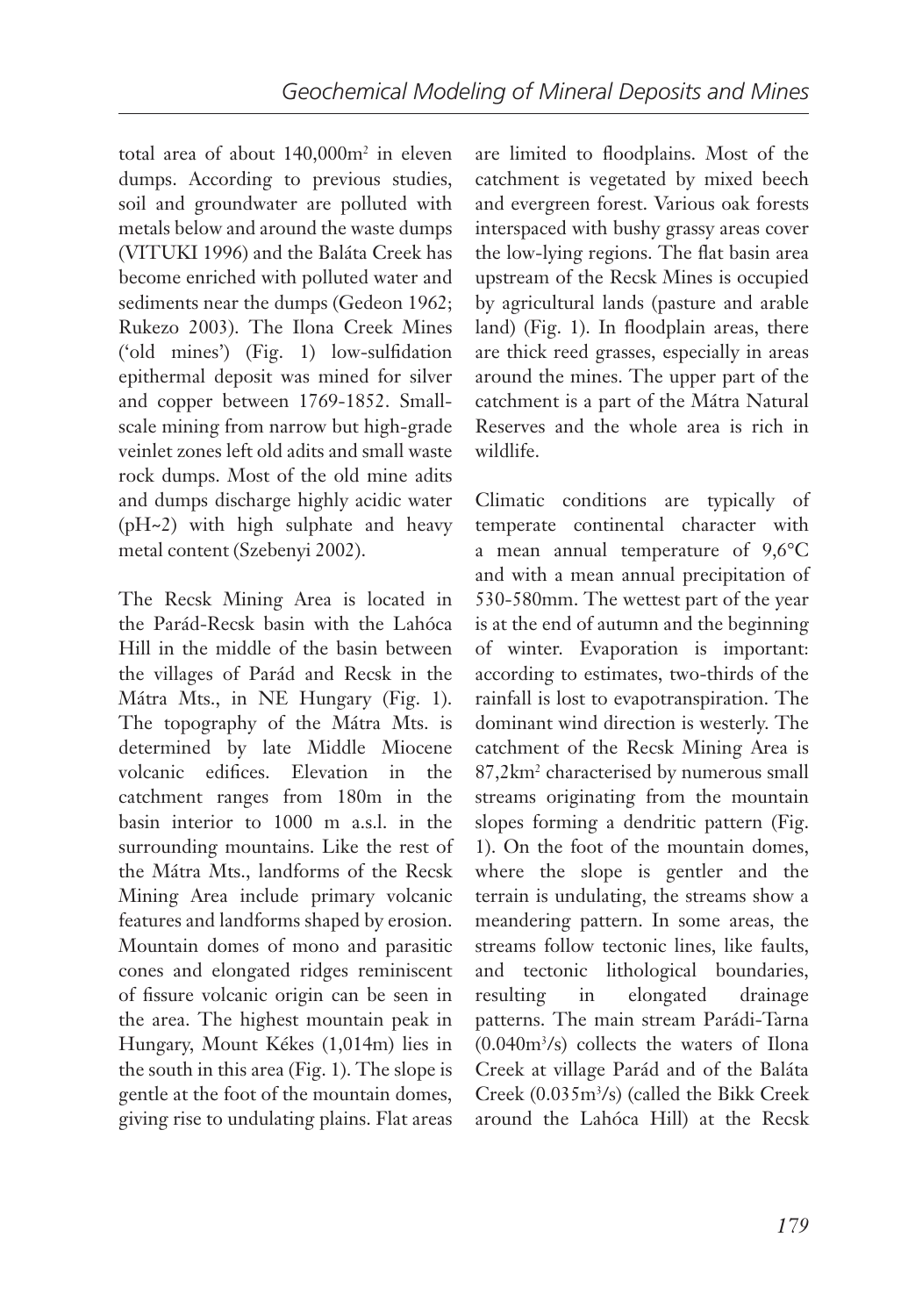and Lahóca Mines. Typically, the 10% probability flood is 51.7m3 /s for the Bikk Creek at the mines close to the village of Recsk. The Baláta Creek is a nonperennial water flow with dry channels in summer. The streams flood after winter snow melt and in summer rainstorms. The Parádi-Tarna Creek, leaving the watershed outlet, discharges eventually into the Tisza River further downstream. The Parádi-Tarna Creek is used for irrigation purposes in the farming season some 15-20km downstream of the mines. Stream flow is recharged by groundwater from the surrounding hills. Groundwater from the Recsk Deep Mines does not recharge surface waters within the catchment.

#### **3. Materials and Methods**

79 stream water and sediment samples were collected at about 250m intervals along the stream courses in the study area. Temperature, pH, and electric conductivity (EC) were measured in the field. Element concentrations of As, Cd, Cu, Fe, Mn, Ni, Pb, Sb and Zn in filtered (45µm) and acidified water samples were determined using the ICP-AES analyser. SO4 concentration in unacidified water samples was determined using the spectrophotometry method. Stream sediment samples sieved to 2mm were digested with hot aqua-regia and analysed for total metal contents by ICP-MS.

Detailed quantitative geochemical modeling of contamination fate in mine sites for site-specific risk assessment

was carried out. Detailed geochemical modeling was performed to develop case studies for the testing and verification of contamination risk assessment procedures in mine sites. In this study, geochemical modeling included univariate exploratory data analysis (EDA) techniques followed by multivariate statistical analyses, including cluster analysis (CA) and principal component analysis (PCA) in order to investigate element distribution patterns and gradients in stream water and sediments. Chemical reaction modeling was then performed by the thermodynamic reaction model PHREEQ developed by USGS to describe prevailing processes controlling contamination in the mine-impacted environment. This study was limited to the porphyry, epithermal and vein deposit types because these are the occurrences in the two test sites. For these deposit types key parameters such as acid generation potential, metal mobility, fracturedness, size, average concentration, etc. were selected based on geo-environmental deposit classification, and they were input as factors into the applied models.

### **4. Results and Discussion**

Distribution analysis showed polymodal behaviour with less than 20% outlying values in stream water samples. Outliers (forming the 'anomalous population') were located either at mine sites around the Lahóca Hill or at the hydrothermal alteration area in the Ilona Creek upper reach (see Figs 1 and 2). All dissolved metals apart from Fe and Zn were below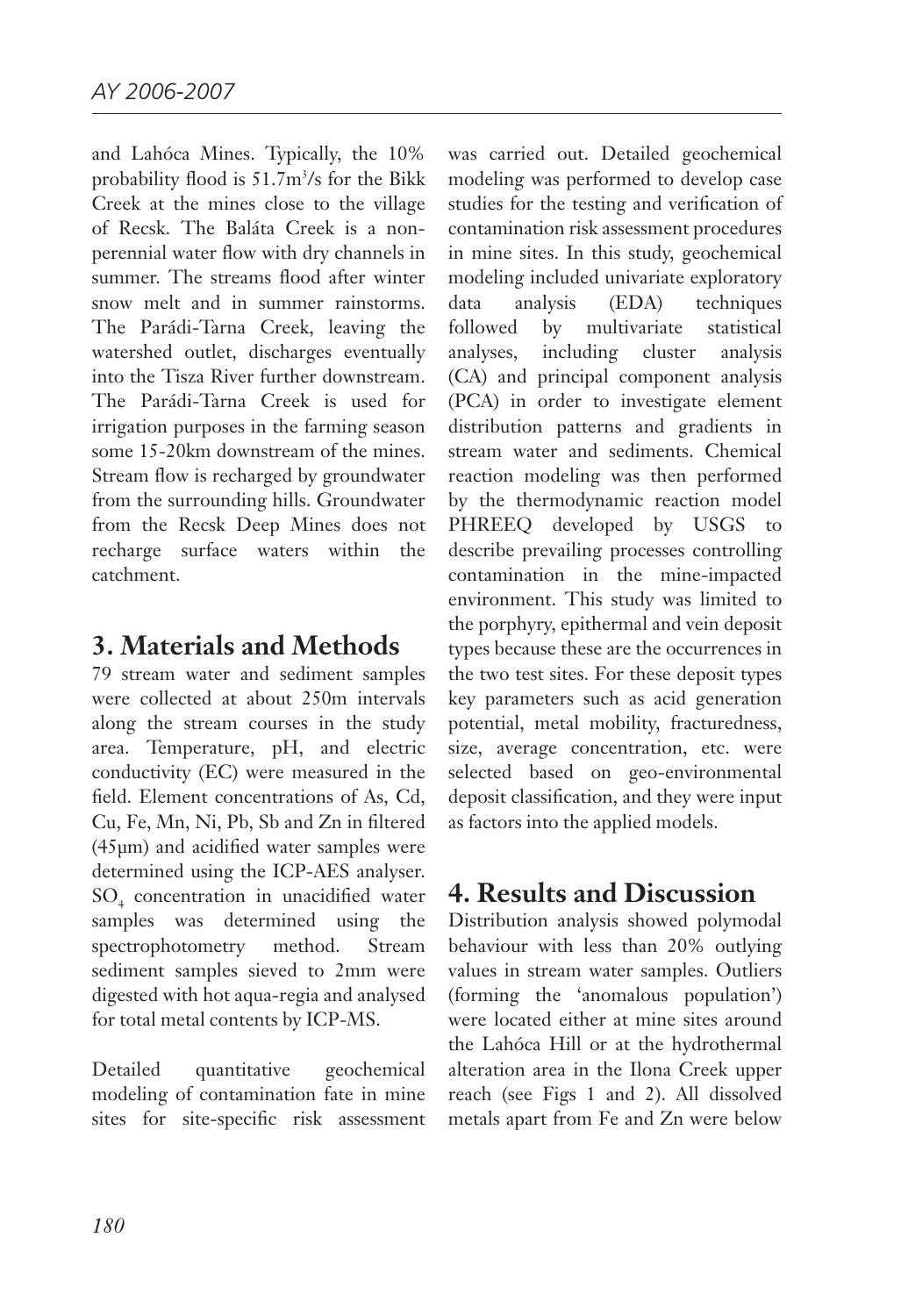detection limits in samples from the other locations (forming the 'background population'). Strong Spearman correlation (r>0.7) of pH with  $SO_4$ , EC and metals in the 'anomalous population' at the Lahóca Mines is charactersitic to AMD. Correlations in the 'background population' in stream water showed strong relationships (r>0.7) between  $\text{SO}_4$ , EC, Mn and to a lesser extent with Fe. Lack of correlation with pH indicates that pH is determined most probably by the abundant bi-carbonates in related areas. Strong correlations (r>0.8) for sediments among As, Cu, Zn and to a lesser extent with Pb for the 'anomalous' samples are typical for the mineralization of the area. All sedimentary metals correlate with Fe, in particular those close to waste dumps where yellow boy sediments were observed, indicating that dissolved metals are attenuated by adsorption and co-precipitation with Fe oxy-hydroxides. CA and PCA were able to resolve the 'background population' into further groups corresponding to well-defined geochemical regimes in the study area. In Fig. 2a the CA dendogram makes an obvious distinction between the 'anomalous' (group A) and 'background' populations, but it also reveals the geochemical background (group B) as a strong group along the Baláta Creek draining carbonate-rich Tertiary sedimentary rocks. The group of samples in the Ilona Creek upper reach (group C) is the most distinct from the other 'background' samples, and it corresponds to the area of the surface hydrothermal

alteration zone (Fig. 2b). Further downstream at the Ilona Creek lower reach samples represent stream water draining Eocene strato-volcanic andesite (group D). After the confluence with the Parádi-Tarna Creek, of more alkaline character, the Ilona Creek has a mixed character (group E) that dominates even after the confluence with the Bikk Creek draining the Lahóca and Recsk Mines (Fig. 2b). Samples found in group F-G are found in areas where gas  $(CO<sub>2</sub>$  primarily) exhalation is known, often manifested as bubbling water in the streams. Finally, stream sediment samples showed the same groups as stream water samples but with less well-defined boundaries, indicating mixing due to sediment transport.

Thermodynamic modeling could describe the prevailing process in the identified geochemical units. The geochemical background is characterized by carbonate equilibrium, and carbonate (calcite, aragonite) precipitation, together with metal carbonates, controls metal concentrations in the stream water upstream to the mine waste dumps. Where AMD discharges into the streams iron and manganese oxy-hydroxide precipitation has a high thermodynamic probability, and measured high metal concentrations within stream sediments at these locations confirm that metals adsorb to the oxy-hydroxides and co-precipitate with them. Similar processes occur at the hydrothermal alteration zone in the Ilona Upper reach (Fig. 2) but with less pronounced intensity.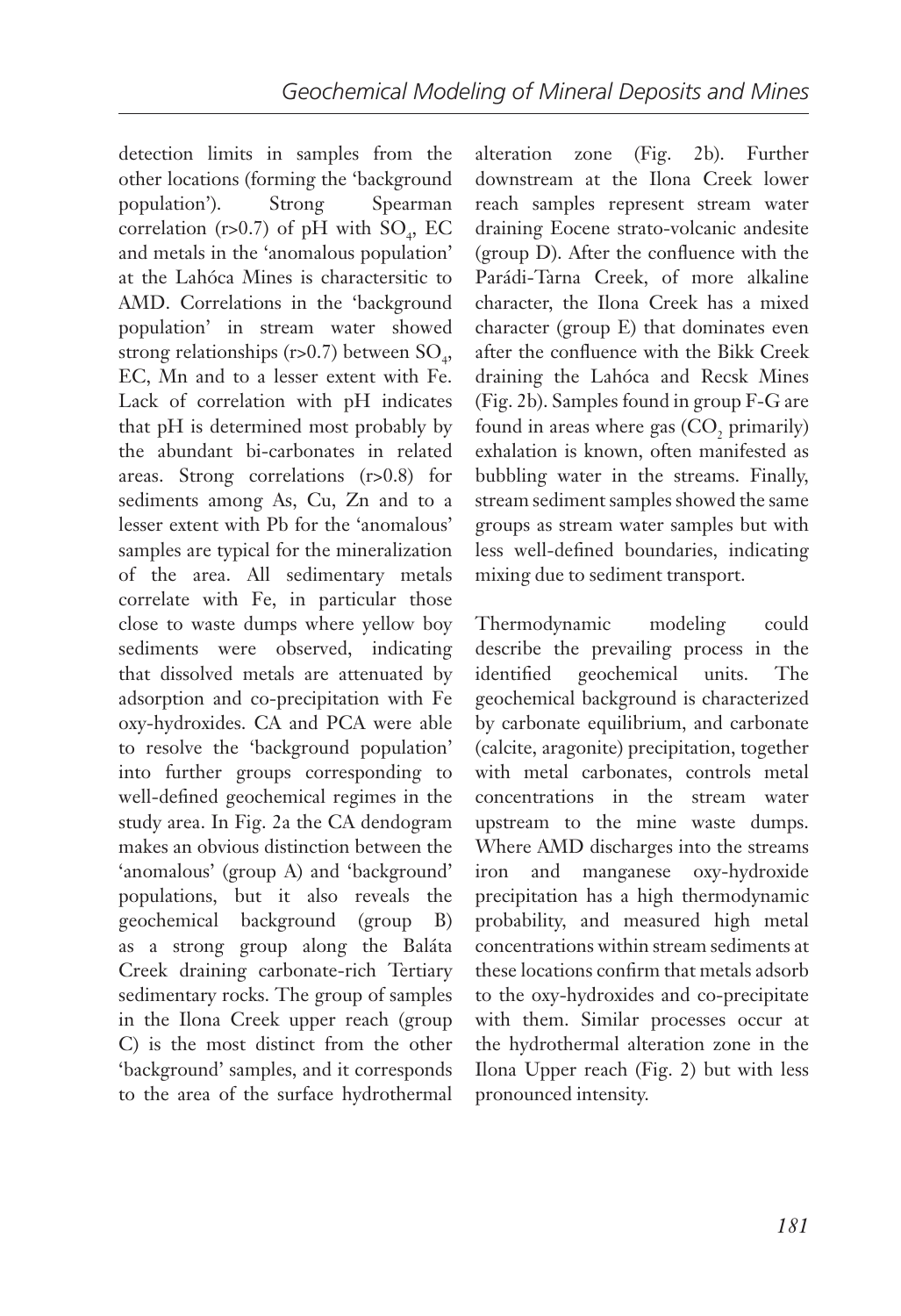This study concluded that drainage water has dynamic contact with the surroundings in the study area and thus the water chemistry reflects accurately AMD pollution locations. This is consistent with the findings of previous studies (Gedeon 1962). The analyzed stream sediments also correlate with ambient geology and pollution sources, but frequent flooding

events in the catchment render them a mixture of up-stream drainage area contributions. Based on univariate and multivariate analyses of stream chemistry, the main geochemical regimes of the catchment could be delineated (Fig. 2). This study has also shown locations of elevated metal concentrations in the natural background due to a hydrothermal



**Figure 2. A. Cluster Analysis (CA) dendogram showing association of stream water samples. B. Map of study area showing location of stream water sample groups identified by CA. Stream water and sediment sample locations are also shown. Shaded relief model shows topography in the background, and black lines are drainage lines in the study area.**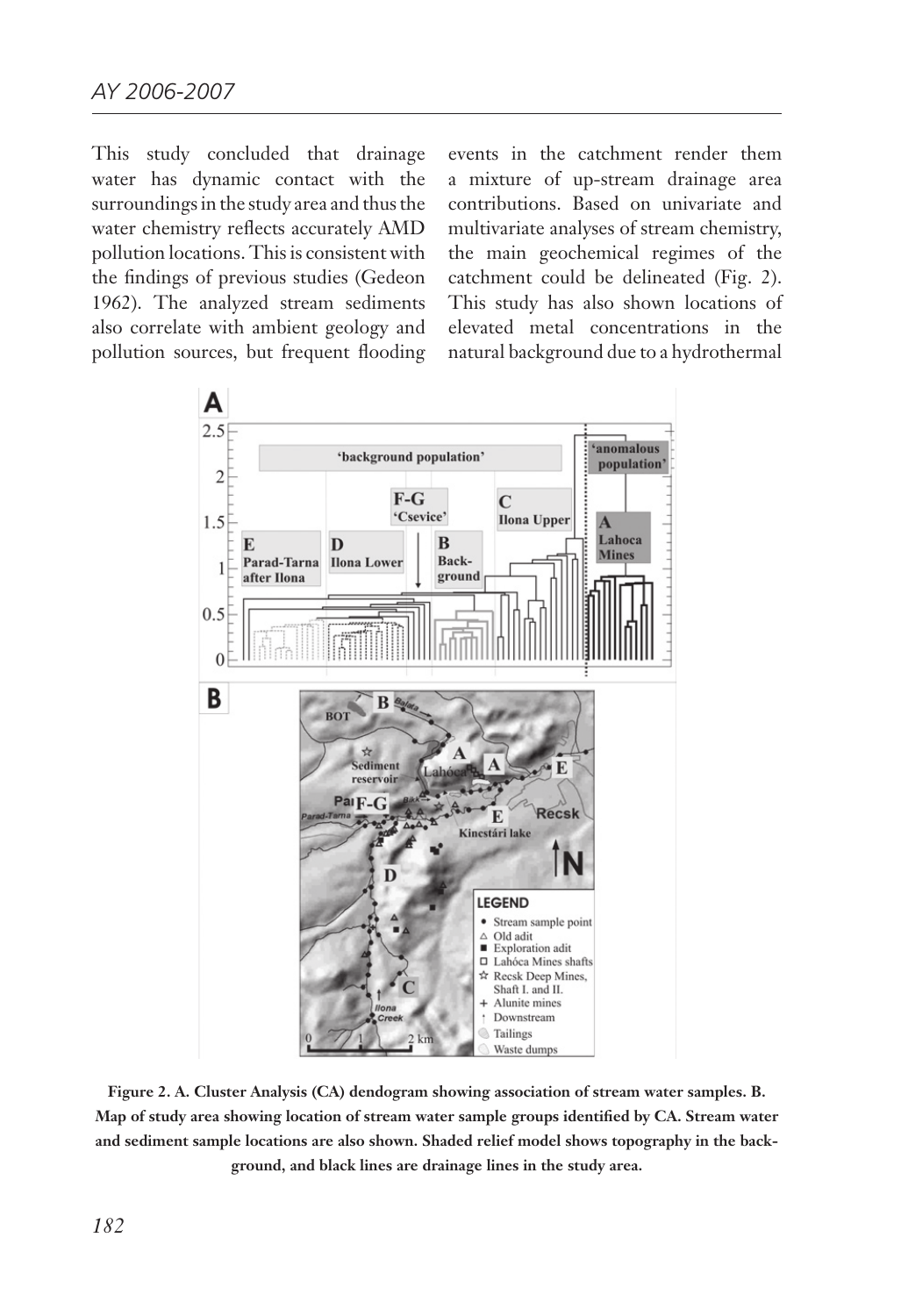alteration zone in the Ilona Upper reach. On-going chemical reaction modeling is trying to describe the processes linking surface water and sediment chemistry, with special focus on the impact of mine closure on water chemistry. During active mining, water in the Baláta and Bikk Creeks around the Lahóca and Recsk Mines had pH=8.2 due to saline groundwater extraction and release from the underground mines. Water samples from this period are oversaturated with respect to carbonates (calcite and dolomite), and carbonate precipitation is confirmed by field observation of associated sediments.

These carbonate-rich sediments have significant metal (primarily As, Pb and Zn) content suggesting metal co-precipitation with carbonates. Stream water samples taken from the same location after mine closure have pH=4.0 on average. Water samples from this period are oversaturated with respect to Fe and Mn oxy-hydroxides, Al hydroxides and jarosite. Field observation of associated yellow boy sediments confirms active precipitation of these components. These secondary minerals cause significant metal concentrations in the analyzed stream sediments, suggesting that metals are efficiently scavenged from the stream water by adsorption and co-precipitation with secondary minerals.

Contaminated sediment transport was also modeled in the Recsk mining catchment in order to study the fate of metals bound to soils and sediments and to assess the impact of land use scenarios that minimize the export of contaminated waste in the catchments (van Romaey et al. 2005). In this study the WATEM/SEDEM distributed erosion and sediment transport model was used to assess the mean annual export of sediment-bound heavy metals (Cu in this study) from a catchment, taking into account the spatial pattern of metal concentrations and the topological relations between sediment sources and sinks. The model used metal enrichment factors to take into account metal adsorption to soil and sediment particles. Sediment deposition data in the Sediment Reservoir and Kincstári-tó Reservoir at the outlet of the catchment were used to calibrate the model for erosion and sediment transport. The model predicted about 9,000 t sediment and about 1.3 t of particulate copper exported from the catchment per year on average. The calculated copper export from the catchment shows good agreement with measured particulate Cu data taken from a previous study. The impact of land use on metal export was evaluated for land use scenarios taken from aerial photographs in 1987 and a field survey in 2003 (Bats 2004). Further scenarios tested a number of extreme cases: Scenario 3 assumed fallow for all agricultural lands (highest erosion and sediment transport capacity), Scenario 4 assumed 100% protection of waste dumps, and Scenario 5 applied forest cover everywhere plus protection of waste dumps (lowest erosion and sediment transport capacity, and no point sources of metals). The results show that land use configurations that minimize the total sediment export from the catchment are not necessarily the same as those that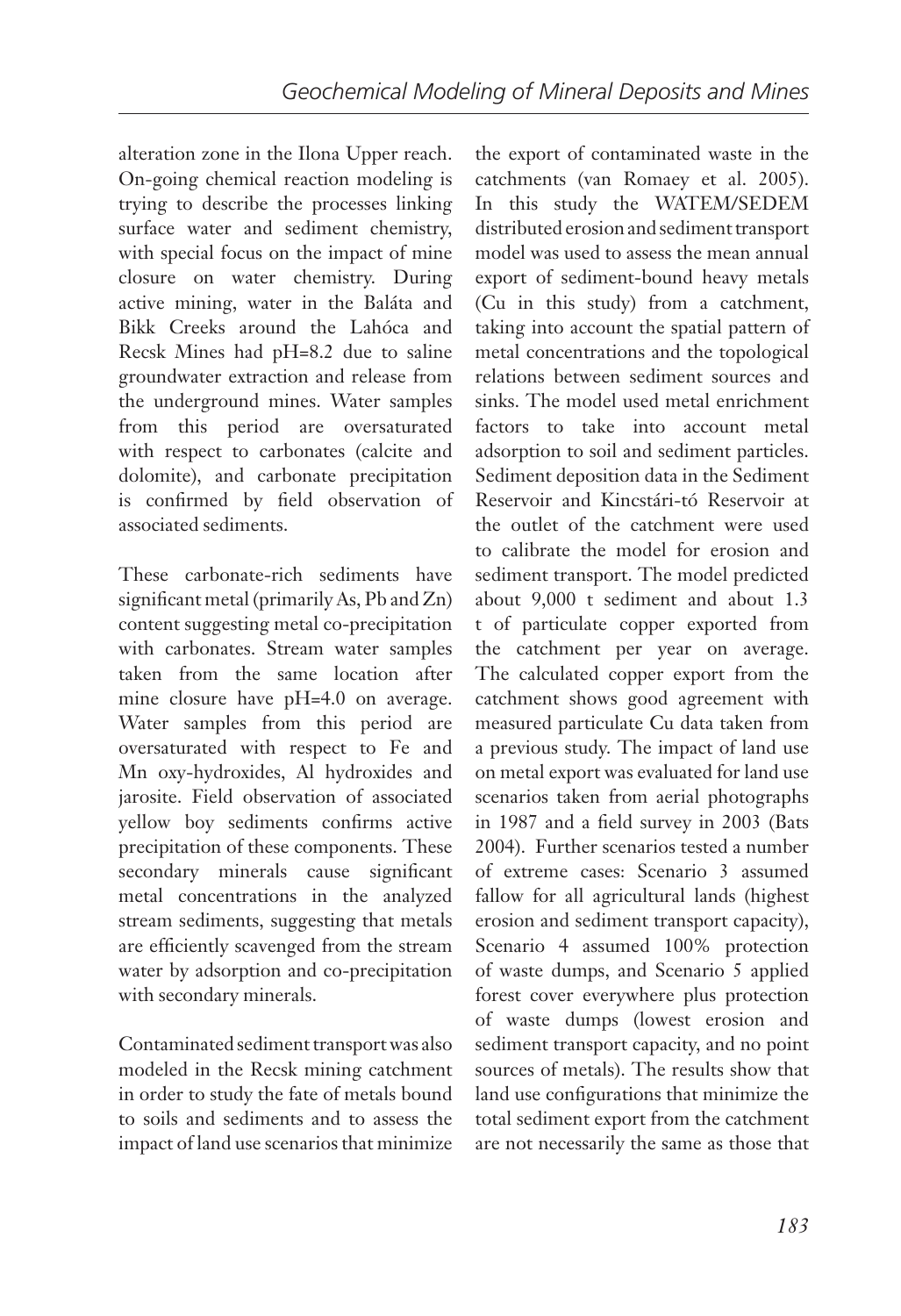minimize the volume of exported polluted waste (Van Romaey et al. 2005). Land cover interferes with Cu-export from (1) non-point sources because of the volume of total exported sediment and because of enrichment processes induced by sediment deposition, and (2) point sources because of buffers such as forested stream banks on the flowpath between point source and river channel. This means that sedimentary metal export from the catchment cannot be modeled without a spatially distributed approach, and for future estimations spatially explicit land cover change models are necessary.

### **5. Conclusions**

Historic mining in the Recsk catchment has made a strong impact on the surface environment. Old mines and associated waste dumps still release AMD and hinders natural re-vegetation. Industrial mining at the Lahóca Mines produced large waste rock and tailings dumps that release AMD and contaminated sediments, impacting the water and sediment chemistry of nearby streams. However, metal contamination in stream water is attenuated within a short distance (200-250m). Detailed geochemical investigation of stream water and sediment has shown that naturally high background values of metals at a hydrothermal alteration zone do occur in the area. Mine activities in the Recsk Deep Mines did not cause significant surface pollution because groundwater does not recharge surface waters and groundwater chemistry is buffered by Triassic carbonate rocks.

# **6. The Fulbright Project and My Personal Experience in the USA**

The scientific significance of the project lies in the unique combination of geochemical models with formal risk assessment methods (the latter was not presented in this paper). The project is unique in that these are also calibrated and verified by detailed geochemical transport and reaction modeling. The social significance of the project lies in the fact that such models provide a scientifically sound and efficient inventory and ranking method for contaminated mining sites, thus supporting environmental decisions about site remediation and land development planning.

The Fulbright Project provided an opportunity to collaborate with Dr. Richard Wanty and his excellent research group at USGS. Collaboration between MAFI and USGS goes back to a US-Hungarian Joint Fund project between 1994-1998 in the field of deposit modeling and the environmental assessment of mining (Odor and McCammon, 1999). A NATO Advanced Studies Institute workshop on deposit and geoenvironmental models was held in Matrahaza, Hungary in 1998 with Richard Wanty's USGS research group as lecturers and with myself as a student and the Secretary of the Local Organizing Committee of MAFI (Fabbri et al, 2002). During these two weeks I made personal contacts with USGS researchers. Since that time most of the Hungarian participants of the US-Hungarian Joint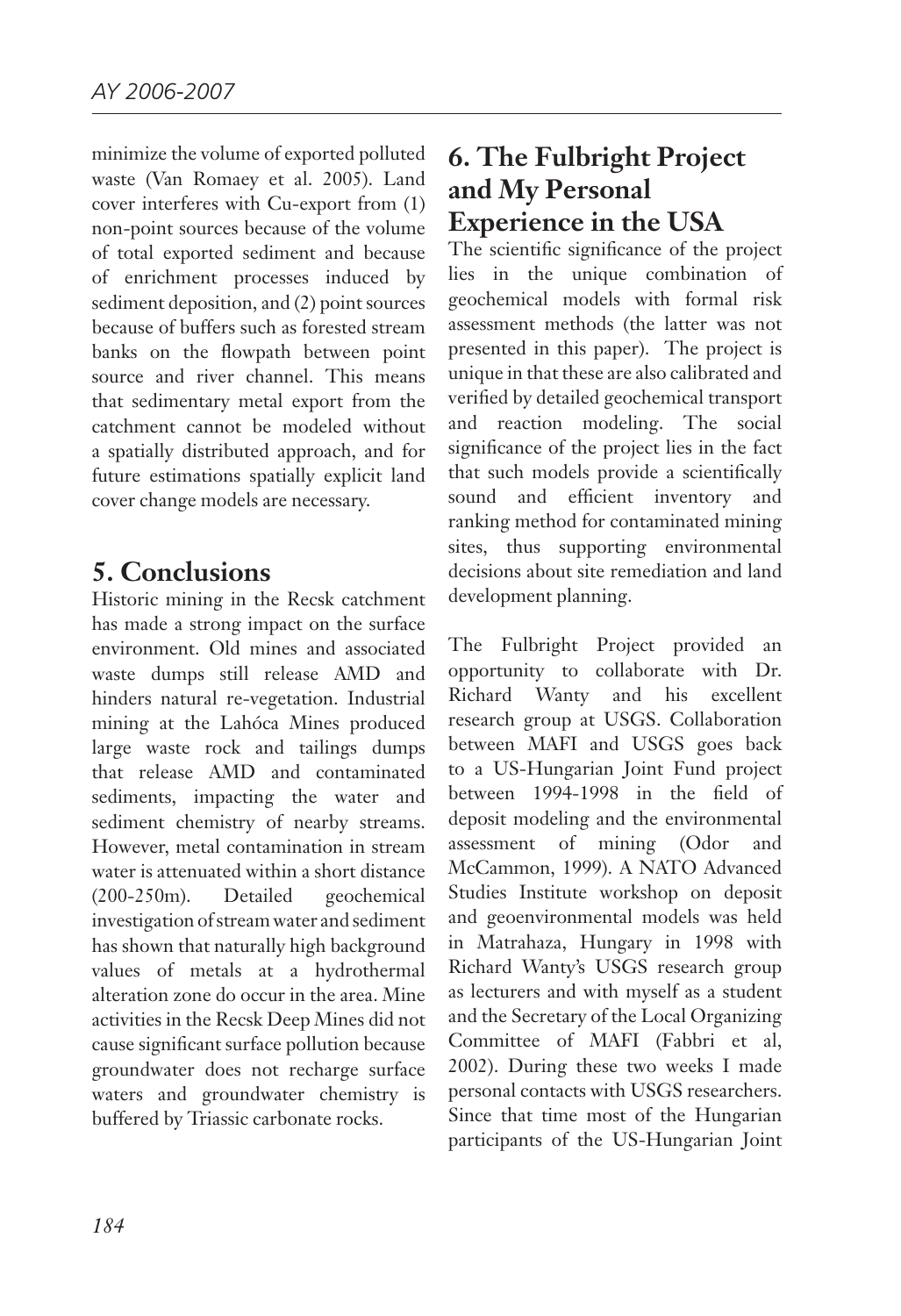Fund project have retired from MAFI, causing a pause in research collaboration until today. The next contact was at my personal initiative during my stay at the Joint Research Centre of the European Commission when I organized and chaired the 'Mine Environment Session' on the 4th European Congress on Regional Geoscientific Cartography and Information Systems, in 2003 in Bologna, Italy, to which I invited Richard Wanty to present his group's results. Together with the American colleagues we carried out a joint field campaign at the Recsk study area in 2005 (Fig. 3).

The present project both renewed and improved collaboration between the world-leading USGS and MAFI as, together, a leading regional geoscientific research centre. My most interesting field-work was done together with my host USGS fellows. This was a major professional training opportunity and a lifetime experience for me (Fig. 4). Most importantly, with the personal involvement of the project participants, this project opened the opportunity to higher-level collaboration between USGS of USA and EuroGeoSurvey of the EU in the field of mine environment



**Figure 3. Field work with USGS colleagues in the Recsk mining catchment study area, Matra Mts., Hungary. Above: waste rock dumps. Below: USGS and MAFI personnel discussing steam water sampling.**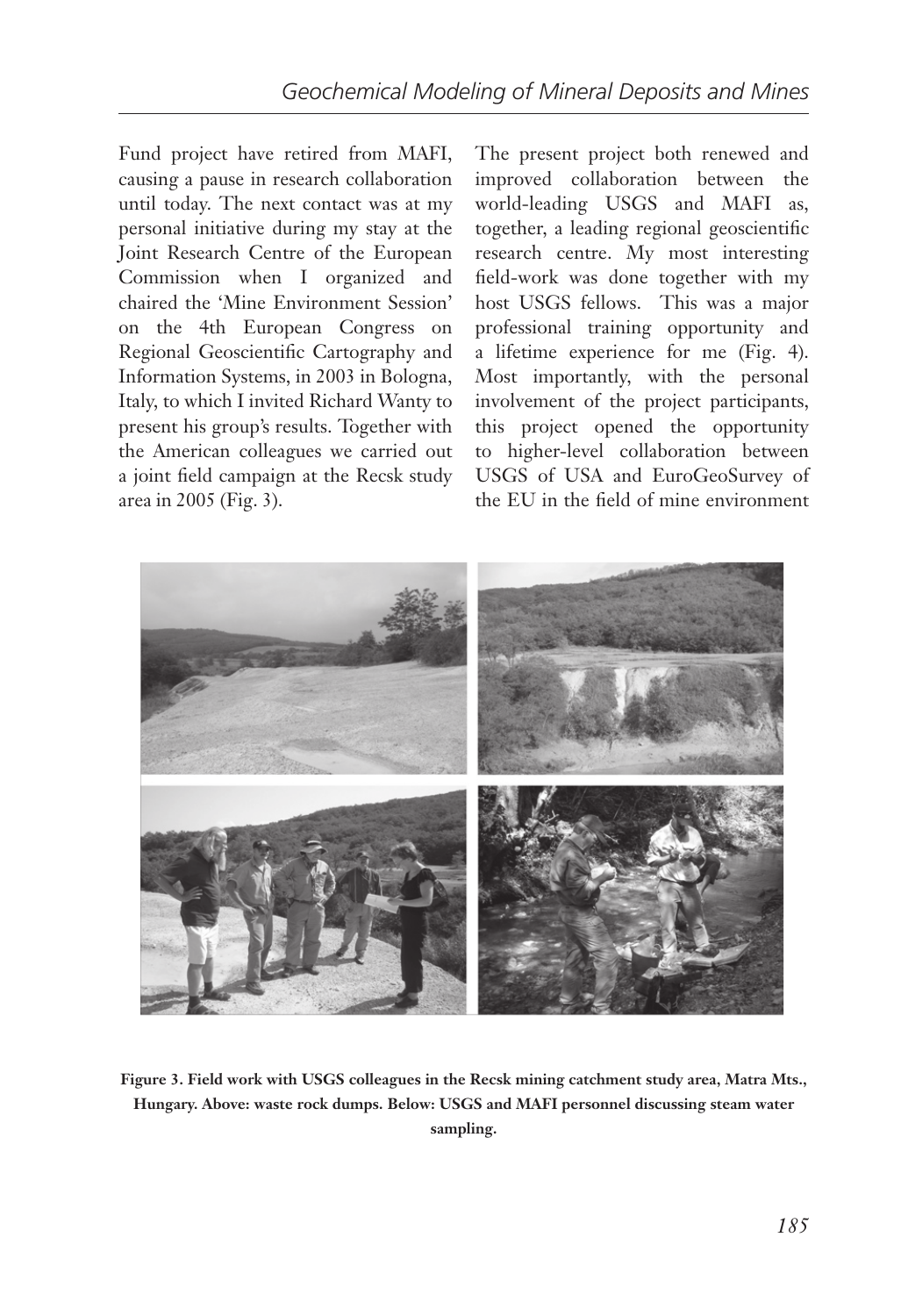assessment. Results are disseminated in joint scientific papers and conference presentations, in communications on international workshops, and through expert group meetings and on the internet (Jordan 2008). Despite my international experience I had not been to the USA before, not even as a tourist. I found my trip exciting and challenging from a cultural point of view since it was my long-

time plan/dream to see this wonderful country, experience a different life and work style, and to meet the friendly and open American people. It is my intention to share my personal and professional experiences with my Hungarian colleagues and with my fellow European researchers in various European international expert groups and organizations.



**Figure 4. Field work with USGS colleagues in the Rocky Mts. old mining areas, Colorado. Above: scenery in an old mining area, field guide with USGS colleagues. Below: field trip with USGS and National Park colleagues and myself standing in on old mineral exploration adit.**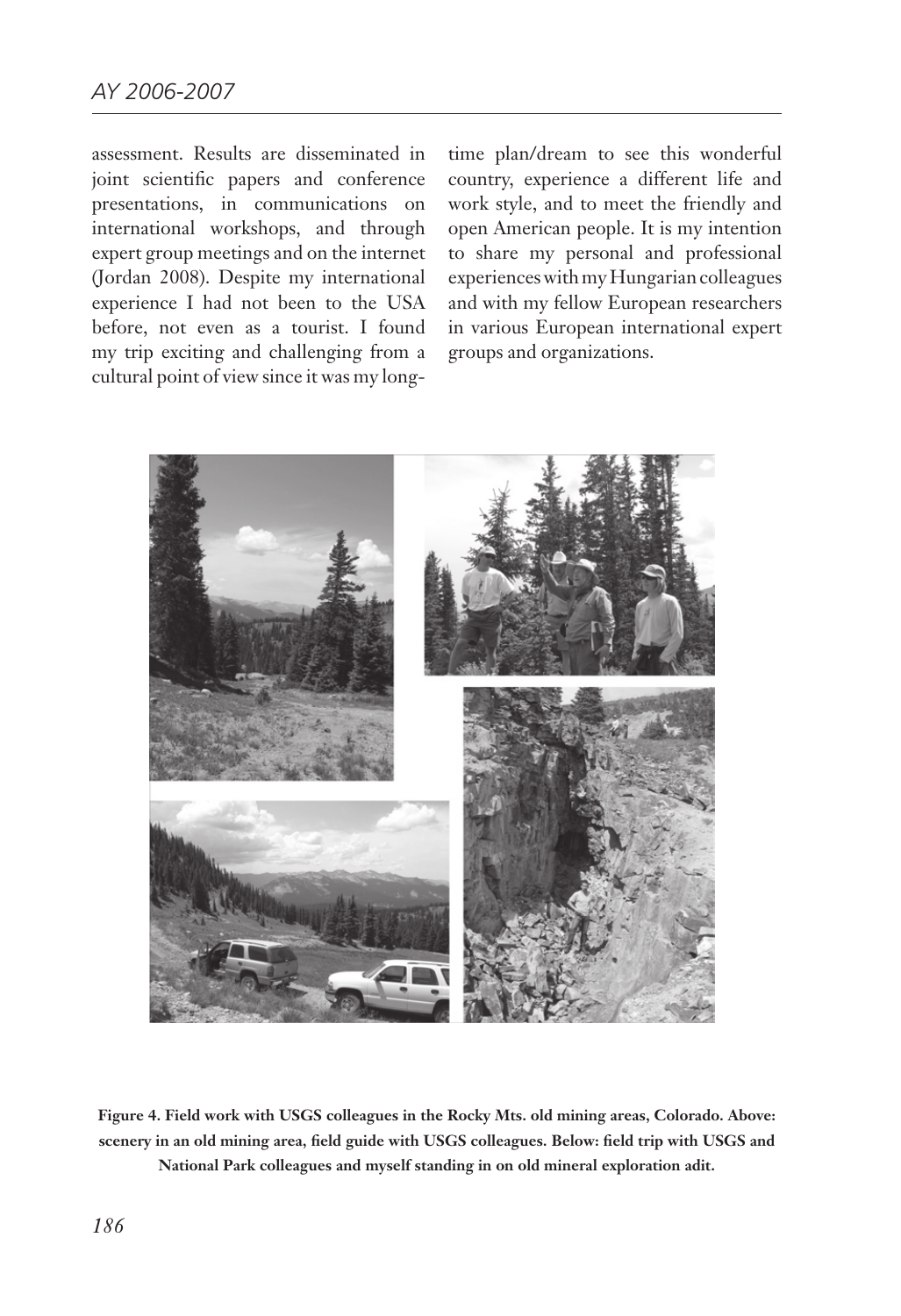#### *References*

Bats M., 2006. Optimal land use for sediment-bound heavy metal export in a historical mining area, Recsk, Hungary. MSc Thesis, Katholic University of Leuven, Leuven (in Dutch).

Boutron, C.F., Candelone, J.P. and Hong, S., 1994. Past and recent changes in the large-scale tropospheric cycles of lead and other heavy metals as documented in Antarctic and Greenland snow and ice; a review. Geochemica et Cosmochimica Acta, 58, pp. 3217-3225.

Fabbri, A.G., Gaal, G. and McCammon, R.B. (eds), 2002. Deposit and Geoenvironmental Models for Resource Exploitation and Environmental Security, NATO Science Series, 2. Environmental Security, 80, pp. 3-42. Kluwer Academic Publishers, Dordrecht.

Gedeon A. 1962. Geochemical survey in the Mátra Mts. Annual Report of the Geological Institute of Hungary. pp. 337-348.

Hong, S., Candelone, J. P., Patterson, C.C. and Boutron, C. F., 1994. Greenland ice evidence of hemispheric lead pollution two millennia ago by Greek and Roman civilizations. Science, 265, pp. 1841-1843.

Jordan, G., Rukezo, G., Fugedi, U., Carranza, E.J.M., Somody, A., Vekerdy, Z., Szebenyi, G. and Lois, L., 2003. Environmental impact of metal mining on catchment drainage in the historic mining area of Recsk-Lahóca mines, Hungary. Proceedings, 4th European Congress on Reginal Geoscientific Cartography and Information Systems, 2003, Bologna, Italy, 2, pp. 713-715. Regione Emilia-Romagna, Servizio Geologoco, Italy.

Jordan, G. and M. D'Alessandro (editors), 2004. Mining, Mining Waste and Related Environmental Issues: Problems and Solutions in the Central and Eastern European Candidate Countries. Joint Research Centre of the European Commission, Ispra. LB-NA-20868-EN-C

Jordan, G., 2004a. Mining and Mining Waste: Pressures, Impacts and Responses in the Enlarged European Union. In: G. Jordan and M. D'Alessandro (eds), Mining, Mining Waste and Related Environmental Issues: Problems and Solutions in the Central and Eastern European Candidate Countries. Joint Research Centre of the European Commission, Ispra. LB-NA-20868-EN-C

Jordan, G., 2004b. Mining and mining waste: problems and solutions in the Central and Eastern European Candidate Countries In: G. Jordan and M. D'Alessandro (eds), Mining, Mining Waste and Related Environmental Issues: Problems and Solutions in the Central and Eastern European Candidate Countries. Joint Research Centre of the European Commission, Ispra. LB-NA-20868-EN-C

Jordan, G., 2008. http://web.t-online.hu/szucsandrea/

Odor, L., Horvath, I. and Fugedi, U., 1997. Low-density geochemical mapping in Hungary. Journal of Geochemical Exploration, 60, pp. 55-66.

Odor, L. and McCammon, R. B. (eds), 1999. Deposit Modelling and Mining-induced Environmental Risks. Geologica Hungarica, Series Geologica, 24.

Odor L., Fugedi U. and Horvath I., 2000. Geochemical atlas of torrential deposits in hilly areas of Hungary. Final Report on years 1988-2000. Manuscript. T. 20 046. Hungarian Geological Survey, Budapest (in Hungarian).

Puura, E., Marmo, L. and D'Alessandro, M., 2002. Proceedings, Workshop on Mine Waste and Quarry Waste, the Burden from the Past. Joint Research Centre of the European Commission, Ispra.